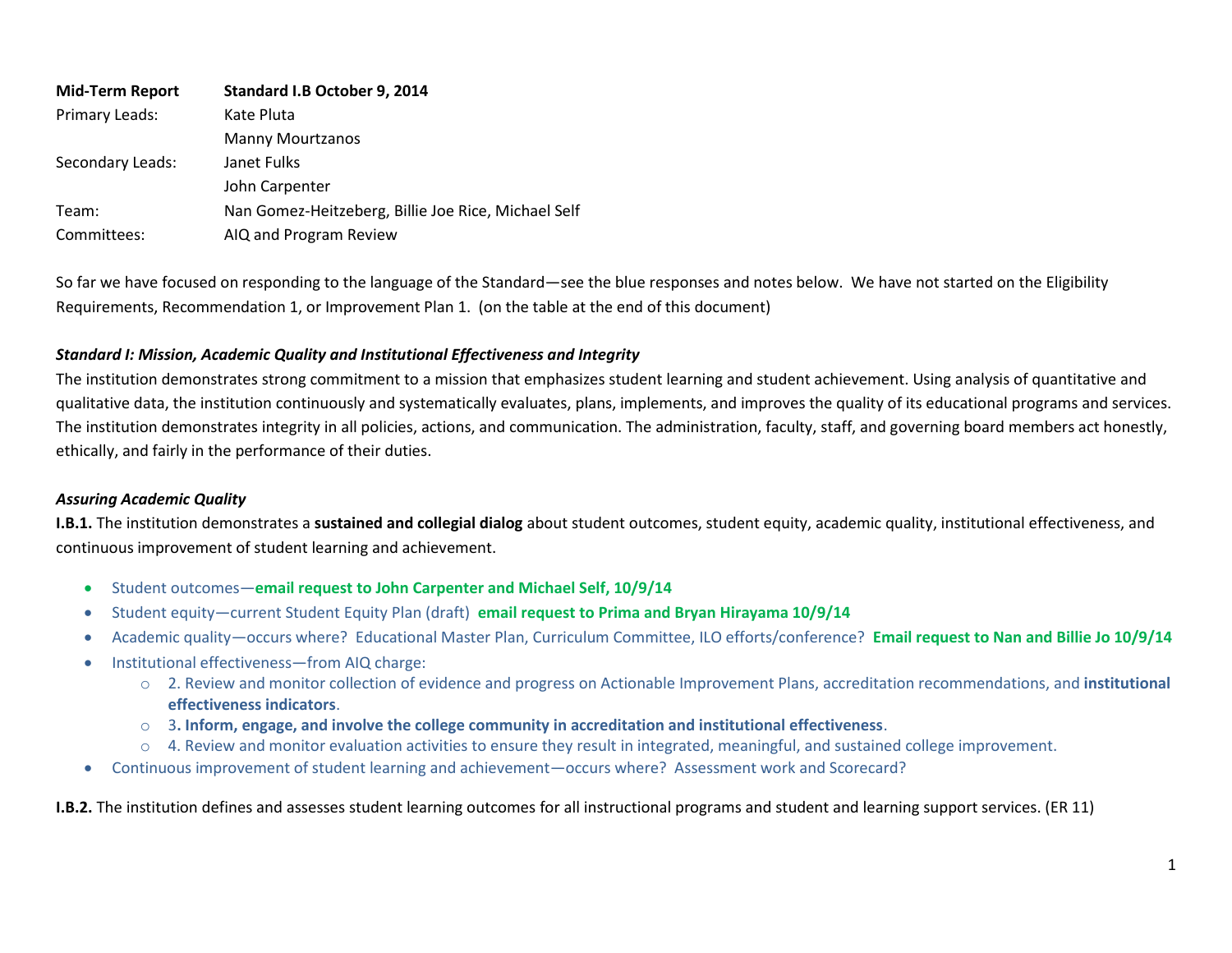Bakersfield College identifies and reports ongoing and efforts in effective self-governance and implementing mechanism for continuous improvement, such as the systematic review of College instruction, support services and operations to ensure the effective delivery of programs and services to support student learning and achievement (including non-instructional and/or indirect College services and operations). Evidence of the utilization of sound assessment methodologies and subsequent data for continuous improvement is present. Student learning outcomes for instructional programs are consistently assessed; additionally, institutional efforts are being made to align, or 'map', student learning outcomes, program learning outcomes, and institutional learning outcomes. Additional data is required to assess if these practices are incorporated for student and learning support services (I.B.2). Manny

# **I.B.3.** The institution establishes institution-set standards for student achievement, appropriate to its mission, assesses how well it is achieving them in pursuit of continuous improvement, and publishes this information. (ER 11)

# <https://www.bakersfieldcollege.edu/scorecard>

The Bakersfield College Institutional Scorecard represents a tool for both communication and dialogue about the important work going on at the college. The scorecard communicates metrics that reach into the heart of the work at the college and helps to guide data-informed decision-making. Each metric represents a barometer of our strategic initiatives work derived from our college mission. Interventions and improvements are identified and monitored by this set of metrics which represent a kind of "Vital Signs" of college work.

The work and metrics are organized into four data strands:

- 1. [SLO/Assessment \(Student Learning\)](https://www.bakersfieldcollege.edu/scorecard/slo)
- 2. [Student Progression and Completion \(Student Achievement\)](https://www.bakersfieldcollege.edu/scorecard/completion)
- 3. [Operational Data](https://www.bakersfieldcollege.edu/scorecard/operational)
- 4. [Perception Data such as Surveys and CCSSE](https://www.bakersfieldcollege.edu/scorecard/perception)

The Student Success & Support Program (SSSP) and Student Equity Plan provide the plan and metrics used to achieve student service outcomes addressing specific goals to prepare and follow-up with students as well as mitigating disproportionate impact.

In addition, projects integrating several programs and service across the campus develop strategy plans and evaluative metrics that relate to the program and mission (e.g. Making It Happen (MIH), Achieving the Dream (ATD), Student Equity Plan, and SSSP). Janet (excerpted from Standard I.A Mission)

**I.B.4.** The institution uses assessment data and organizes its institutional processes to support student learning and student achievement. Email request to John Carpenter and Michael Self 10/9/14

# *Institutional Effectiveness*

**I.B.5.** The institution assesses accomplishment of its mission through program review and evaluation of goals and objectives, student learning outcomes, and student achievement. Quantitative and qualitative data are disaggregated for analysis by program type and mode of delivery.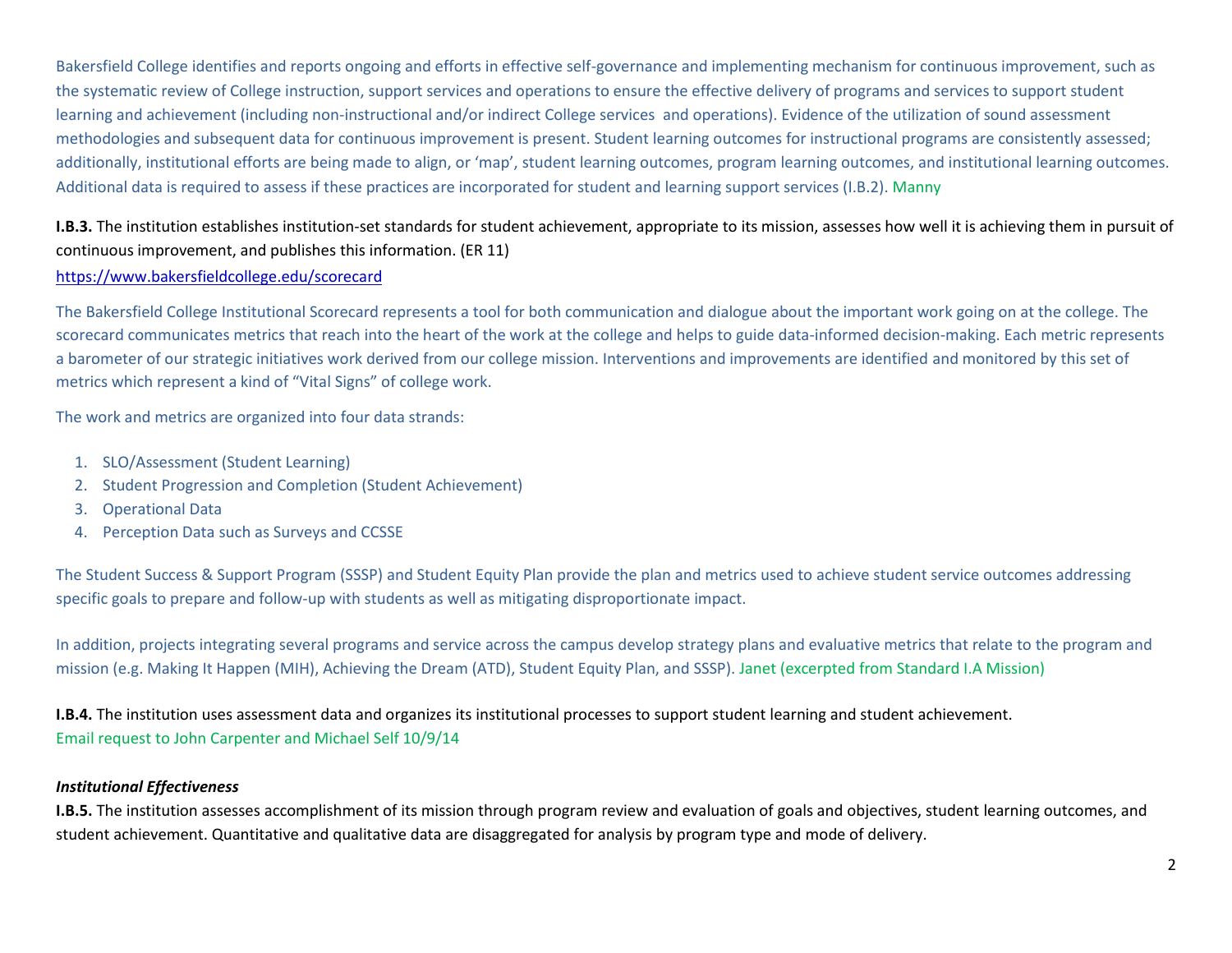Institutional, program, and course data (primarily quantitative) are obtained, appropriately disaggregated, and analyzed to assess for effectiveness of programs and services. Additionally, data is utilized to assess student success, progression and completion among various subpopulations. Appropriate interventions are enacted for student populations demonstrating a need of gaps in achievement (e.g., Student Equity Plan and SSSP). Manny

**I.B.6.** The institution disaggregates and analyzes learning outcomes and achievement for subpopulations of students. When the institution identifies performance gaps, it implements strategies, which may include allocation or reallocation of human, fiscal and other resources, to mitigate those gaps and evaluates the efficacy of those strategies.

In addition to receiving support from Institutional Research staff at the District Office, Bakersfield College relies on a team of BC Data Coaches under the leadership of a full-time faculty member with 100% reassigned time to collect, analyze and report institutional data. Through these resources, BC continues to disaggregate data related to student success, progression and completion by various subpopulations of students. This disaggregated and analyzed data is evident in various institutional documents including the Student Equity Plan, SSSP, and Achieving the Dream. Adequate institutional resources have been allocated to address and mitigate identified performance gaps. An opportunity for institutional improvement and growth is to ensure the implementation of a similar system to disaggregate and analyze learning outcomes (SLOs, PLOs, and ILOs) by subpopulations of student. Manny

**I.B.7.** The institution regularly evaluates its policies and practices across all areas of the institution, including instructional programs, student and learning support services, resource management, and governance processes to assure their effectiveness in supporting academic quality and accomplishment of mission.

Bakersfield College regularly evaluates policies just prior to printing the yearly college catalog; instructional programs through the annual updates for instructional programs, student and learning support services, and administrative services; and its governance policies as described in the Decision Making document. The College Council reviews and approves the charges to governance committees each year. The College President provides "Closing the Loop" written updates to the college community on opening days each fall and spring. Sue

**I.B.8.** The institution broadly communicates the results of all of its assessment and evaluation activities so that the institution has a shared understanding of its strengths and weaknesses and sets appropriate priorities.

Bakersfield College prides itself on its transparent communication of assessment and evaluation results by posting documents on committee web sites. The documents include but are not limited to committee minutes, PowerPoint presentations, and reports from invited guests. In addition, assessments of SLOs and PLOs are completed in the appropriate CurricUNET module. Future goals are informed by the assessment and evaluation results of college initiatives. Updates regarding the initiatives are presented at campus meetings to which all employees are invited. Michele and Jennifer

**I.B.9.** The institution engages in continuous, broad based, systematic evaluation and planning. The institution integrates program review, planning, and resource allocation into a comprehensive process that leads to accomplishment of its mission and improvement of institutional effectiveness and academic quality.